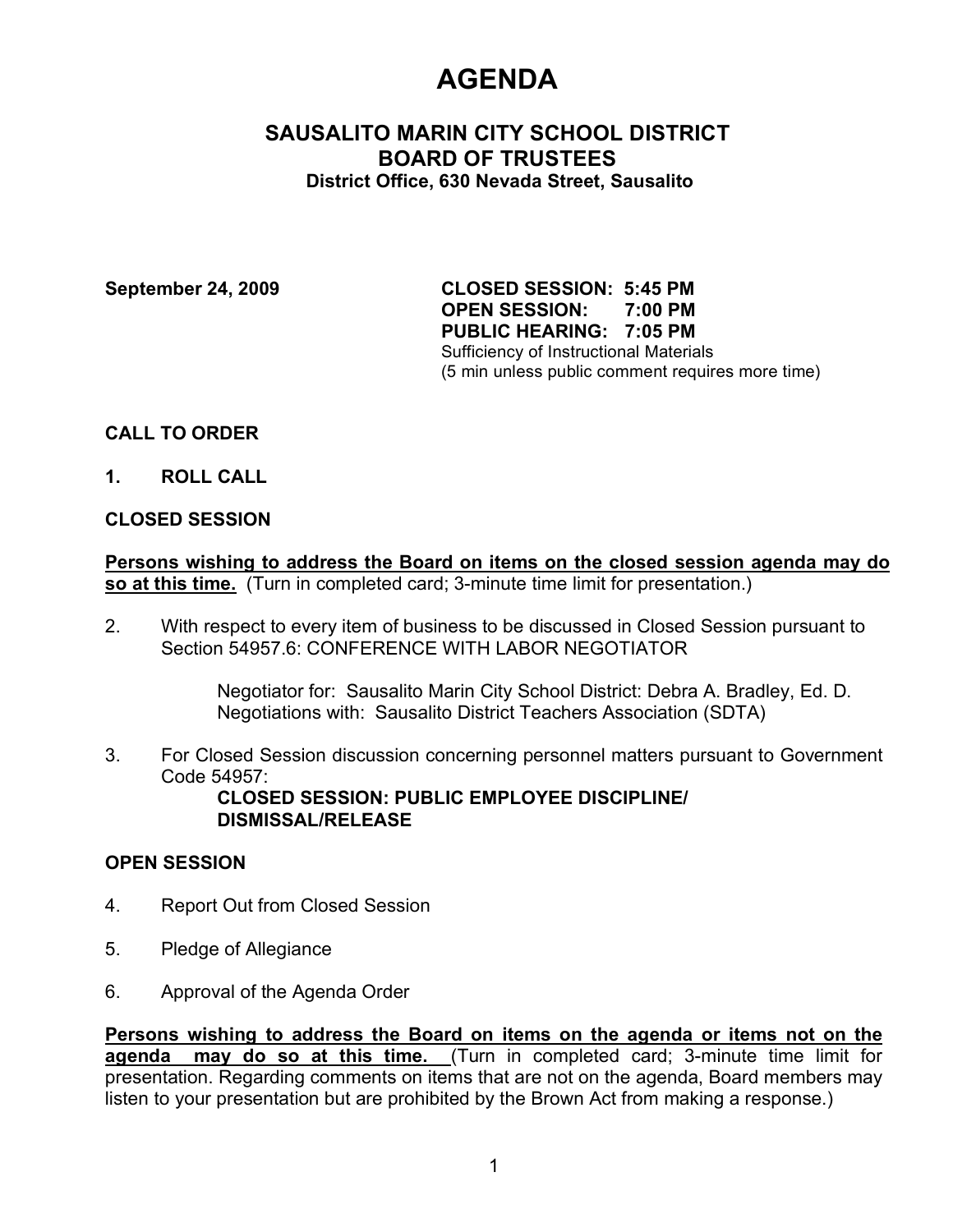# **PUBLIC HEARING AND POSSIBLE ACTION**

- 7. **Sufficiency of Instructional Materials 2009/2010 School Year**: In order to comply with the law, a public hearing must be held to take public input as to whether each pupil in the District, has sufficient textbooks or instructional materials, in specified subjects that are aligned to the academic content standards and consistent with the contents and cycles of the curriculum frameworks adopted by the State Board.
- 8. **Action on Sufficiency of Instructional Materials 2009/2010 School Year**: The Board will consider **Resolution #605**. **Discussion/Action – Roll Call**

## **EDUCATION**

- 9. **Principal's Report Bayside Elementary Discussion/Action**
- 10. **Willow Creek Academy's Report Discussion/Action**
- 11. **Principal's Report - Martin Luther King, Jr. Academy Discussion/Action**
- 12. **School Site Council/PTSA Report Discussion/Action**
- 13. **Assessment Results for the 2008/2009 School Year:**

**Comprehensive Review of:**

- **Academic Performance Index (API)**
- **Adequate Yearly Progress (AYP), and**
- **Standardized Testing and Reporting (STAR) Data**

**Presenters:**

- **Mr. Rob White, Information & Data Systems Support Specialist**
- **Ms. Jonnette Newton, Principal, Bayside Elementary School**
- **Dr. Stephen Strachan, Principal, Martin Luther King, Jr. Academy**
- **Ms. Carol Cooper, Head of School, Willow Creek Academy**
- 14. **Red Ribbon Week October 17 25, 2009**: The Board will consider **Resolution # 606** in support of Red Ribbon Week and encourages its staff and students to participate in drug awareness activities, making a visible statement that we are strongly committed to live a healthy life.

**Discussion/Action – Roll Call**

15. **Enrollment Report Discussion/Action**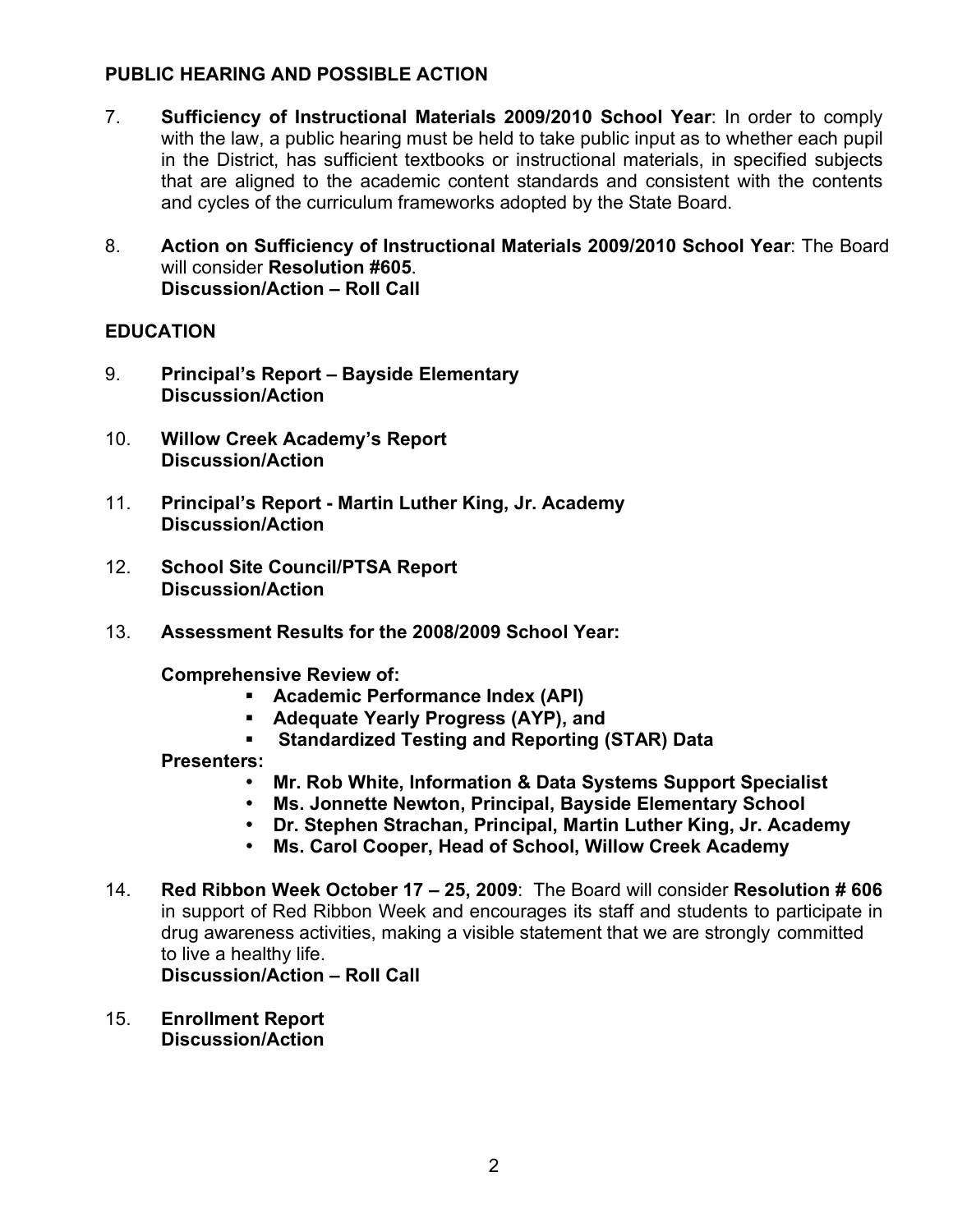# **BUDGET**

- 16. **Willow Creek Academy's State of California Unaudited Actuals Report for the 2008/2009 School Year**: Presentation of the Mandated State Report (J-200) of Actual Revenues and Expenditures for the Prior Fiscal Year 2008/2009 **Discussion**
- 17. **Willow Creek Academy Financial Report Discussion/Action**
- 18. **Willow Creek Academy Supplemental Funding Agreement for 2009/2010:** Board consideration of the Supplemental Funding Agreement between Sausalito Marin City School District and Willow Creek Academy for the 2009/2010 school year **Discussion/Action**
- 19. **District's State of California Unaudited Actuals Report for the 2008/2009 School Year**: Approval of the Mandated State Report (J-200) of Actual Revenues and Expenditures for the Prior Fiscal Year 2008/2009 **Discussion/Action**
- 20. **GANN Limit**: On or before September 30 of each year, the governing board must adopt a resolution to identify, the estimated appropriations limit for the district for the current fiscal year and the actual appropriations limit for the district for the preceding fiscal year. The Board will consider **Resolution # 607**. **Discussion/Action – Roll Call**

# **CONSENT AGENDA**

- 21. Approval of the minutes of the regular meeting of June 25, 2009
- 22. Approval of the minutes of the regular meeting of August 27, 2009
- 23. Approval of the minutes of the special meeting of August 27, 2009
- 24. Approval of the minutes of the special meeting of September 10, 2009
- 25. Payment of warrants under:
	- Batch 11 Fund 01 in the amount of \$47,988.20 Batch 11 Fund 21 BOND in the amount of \$76,205.71 Batch 11 Fund 40 in the amount of \$46,360.27 Batch 12 Fund 01 in the amount of \$70,910.52 Batch 12 Fund 21 BOND in the amount of \$367,339.85 Batch 13 Fund 01 in the amount of \$125,322.47 Batch 13 Fund 13 in the amount of \$3,655.34 Batch 13 Fund 21 BOND in the amount of \$21,930.68 Batch 14 Fund 01 in the amount of \$110,856.61 Batch 15 Fund 01 in the amount of \$50,368.44 Batch 15 Fund 13 in the amount of \$2,207.22 Batch 15 Fund 21 BOND in the amount of \$195,829.26 Batch 15 Fund 35 in the amount of \$913.32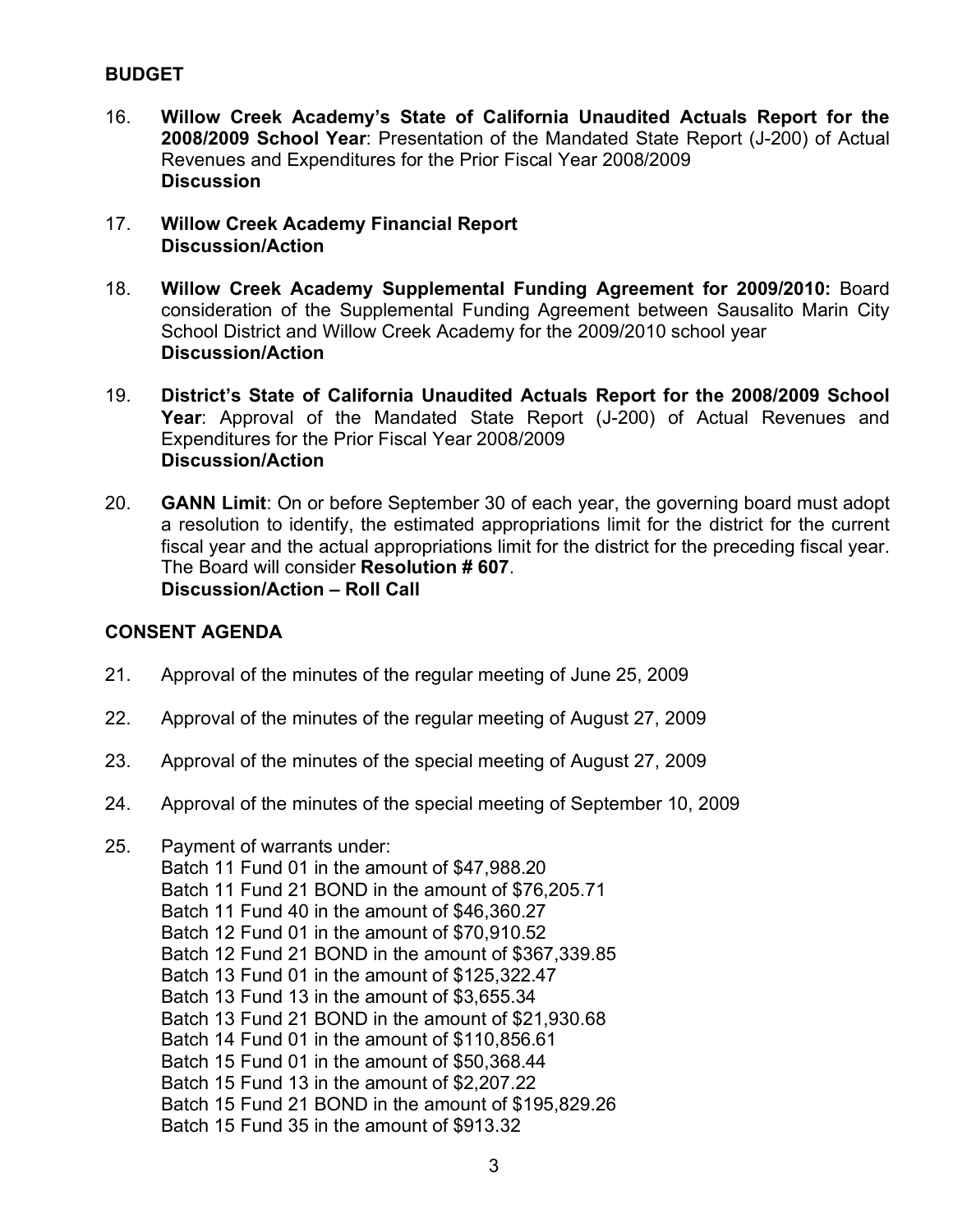Batch 15 Fund 40 in the amount of \$7,895.53

- 26. Director of Facilities and Operations' Report
- 27. Approval of an additional authorized signer on the current District revolving cash fund
- 28. Ratification of the annual request for a Bilingual Tester Waiver to meet state requirements of testing new students in their home language
- 29. Acceptance of the resignation of Employee # 40045, effective September 4, 2009
- 30. Renewal of the contract for Ms. Claradee Echelbarger to provide Special Education Services for the 2009-10 school year in the area of speech pathology
- 31. Renewal of the contract for Mr. Louis Santos to provide ongoing technology instruction at Bayside Elementary
- 32. The Marin Community Foundation Arts Demonstration Grant provides for resident artists to work with students. Evan Bissell will be the half time Visual Arts Specialist for the 2009/2010 school year (categorically funded position).
- 33. Memorandum of Understanding 2009/2010 with Bay Area Community Resources who provide for the school counselor, Sabrina Geshay
- 34. Acknowledgement of receipt the Willow Creek Academy Reguest for Supplemental Funding dated June 8, 2009

# **ADMINISTRATIVE AND EXTERNAL**

- 35. **LIEBERT CASSIDY WHITMORE:** Board consideration to retain the law firm of LIEBERT CASSIDY WHITMORE to provide Special Services for the Sausalito Marin City School District, effective September 11, 2009 **Discussion/Action**
- 36. **Board Policy Update**: The District uses California School Boards Association (CSBA) as the provider of board policies. The Board will consider:
	- **A.** Approval of a CSBA Consortium Agreement for updated policies current with statute, \$2,000 **Discussion/Action**
	- **B.** Approval of the purchase of Policy Online Service for automatic updates and online viewing of our own district's policy manual online, \$2,725/year **Discussion/Action**
- 37. **California School Boards Association (CSBA) Annual Conference**: Final plans for Board members registered for conference. **Discussion/Action**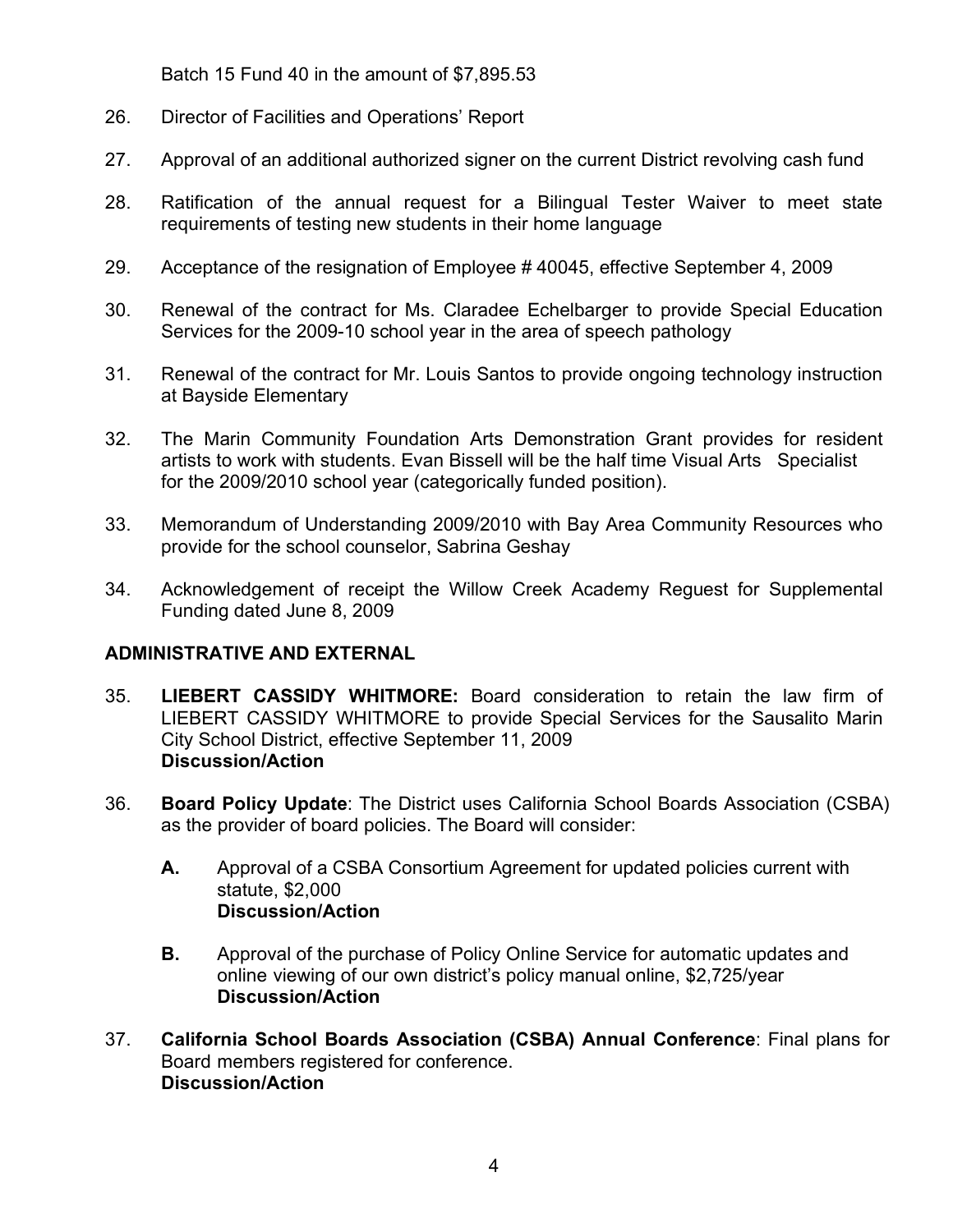- 38. **National School Boards Association (NSBA) Annual Conference**: Board members will consider attending the NSBA conference in Chicago, April 10 – 12, 2010. **Discussion/Action**
- 39. **President's Report Discussion/Action**
- 40. **Board Reports**: Members of the School Board will report on activities and information they wish to share. The Board may request that items be agendized and researched for presentation at future meetings.
- 41. **Superintendent's Report Discussion/Action**

### **ADJOURNMENT**

**Backup materials for items on this agenda are available for review in the Superintendent's Office**

**Americans with Disabilities: The Sausalito Marin City School District adheres to the Americans with Disabilities Act. Should you require special accommodations, or more information about accessibility, please contact the District Office at 415-332-3190. All efforts will be made for reasonable accommodations**

#### **FUTURE DISTRICT BOARD MEETING DATES**

All meetings are held at the District Office, 630 Nevada Street, Sausalito at 7:00 pm unless otherwise noted. **\***The first meeting date of each month will be allocated to, additional special meetings on bond and facilities issues, special meetings, community forums, etc. as needed. The only or second meeting date of each month will be allocated to regular board meetings.

| October 8*  |                                         |
|-------------|-----------------------------------------|
| October 22  |                                         |
| November 19 | One meeting in November due to holidays |
| December 10 | One meeting in December due to holidays |

#### **UPCOMING EVENTS/IMPORTANT DATES**

| October 12<br>October 22 | Staff Development - No School<br>Bayside Multipurpose Room Ribbon Cutting      |
|--------------------------|--------------------------------------------------------------------------------|
|                          | <b>Student Achievement Awards</b>                                              |
|                          | Introduction of New Principals to the Community                                |
| October 27               | Parent Conferences/ Minimum Day - MLK Academy                                  |
| November 11              | Veterans' Day                                                                  |
| November 23-27           | <b>Thanksgiving Recess</b>                                                     |
| December 1               | Parent Conferences/ Minimum Day - Bayside Elementary                           |
| December 1               | ART WALK: A Celebration of Arts in the Sausalito Marin City Schools            |
|                          | Join us to celebrate students' artwork and musical performances.               |
|                          | Bayside Multipurpose Room, 630 Nevada Street, Sausalito, 5:30 pm to 7:30 pm    |
|                          | Free to the community.                                                         |
| December 3-5             | California School Boards Association (CSBA) Annual Conference<br>San Diego, CA |